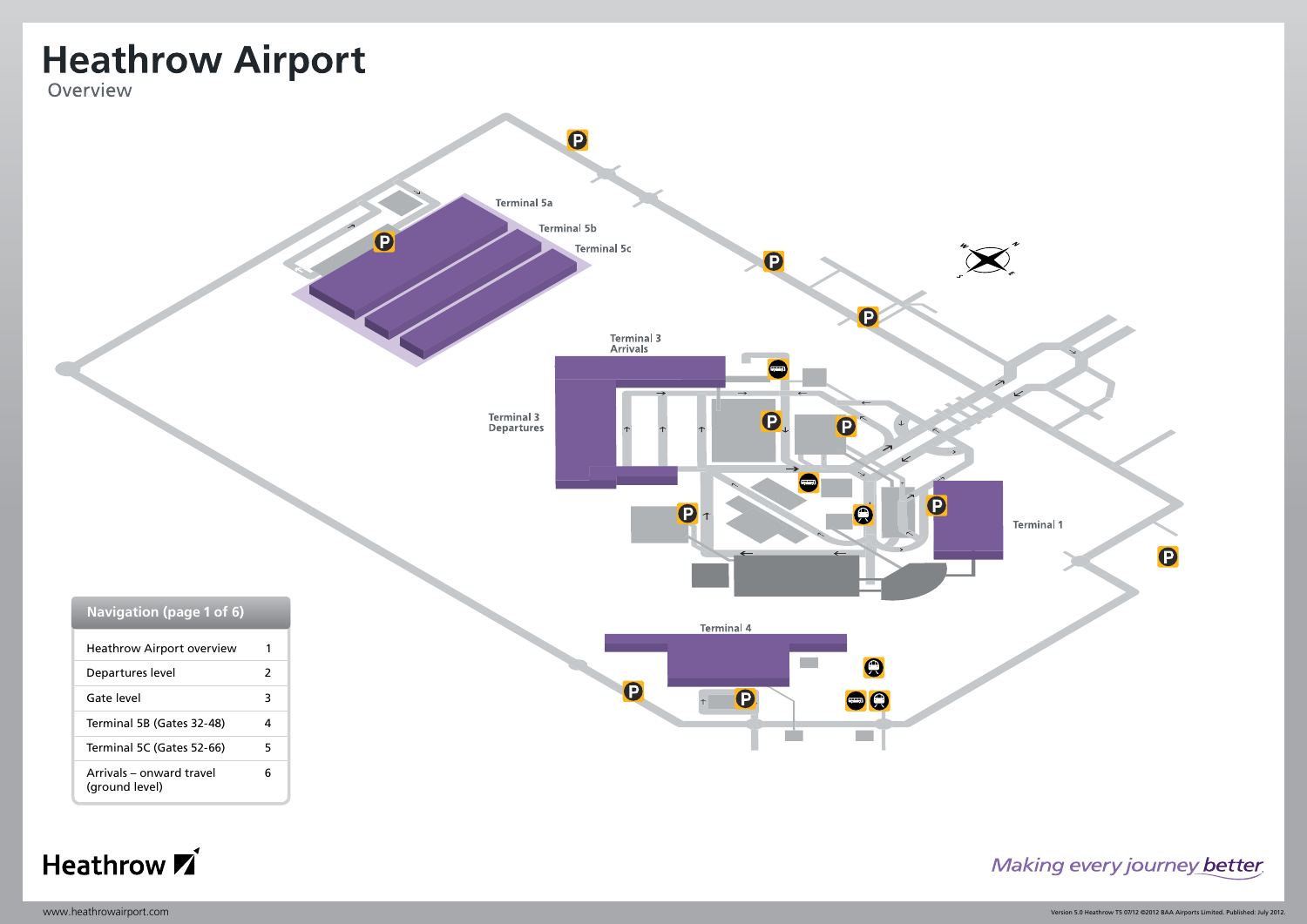<span id="page-1-0"></span>

#### **Shopping** Accessorize London 2012 shop 11 6 Boots **-**Rolling Luggage 5 24 34 Dixons Travel Vodafone 21 4 Dixons ADD+ 23 WHSmith 15 20 36 WHSmith Excess Baggage 30 World Duty Free 27 (Sunglasses, Watches 26 Harrods Department Store & Jewellery) 22 HMV **Services** American Express 10 25 Internet facility 40 25 2 38 39 American Express 3 16 Travelex 7 33 and cash machines Travelex and cash machines 19 VAT refunds 31 T5 Expo Gallery 35 **Food and drink** 5 Tuns Pub & Kitchen Gordon Ramsay Plane Food 32 29 Caffè Nero 1 Huxleys 9 Carluccio's Wagamama 14 28 Giraffe 12 **Passenger lounges** British Airways Galleries 8 British Airways Galleries 27 lounge north lounge south (by invitation only) (by invitation only) A Accessible toilet **Internet facility** Toilet men Toilet women Baby changing facilities **(m)** Lift  $\circledS$ Bureau de change Passenger lounge/ Seating area Public areas  $\mathbf{\Phi}$ Cash machines **Postbox** Passenger areas  $\bullet$ Check-in Security/Passport - Before/After Security A Drinking water Control Pharmacy ☎ Escalator **R** Telephone

Boingo Wi-Fi is present throughout the terminal

Power charging points for electrical items are available throughout the departure lounge

Making every journey better

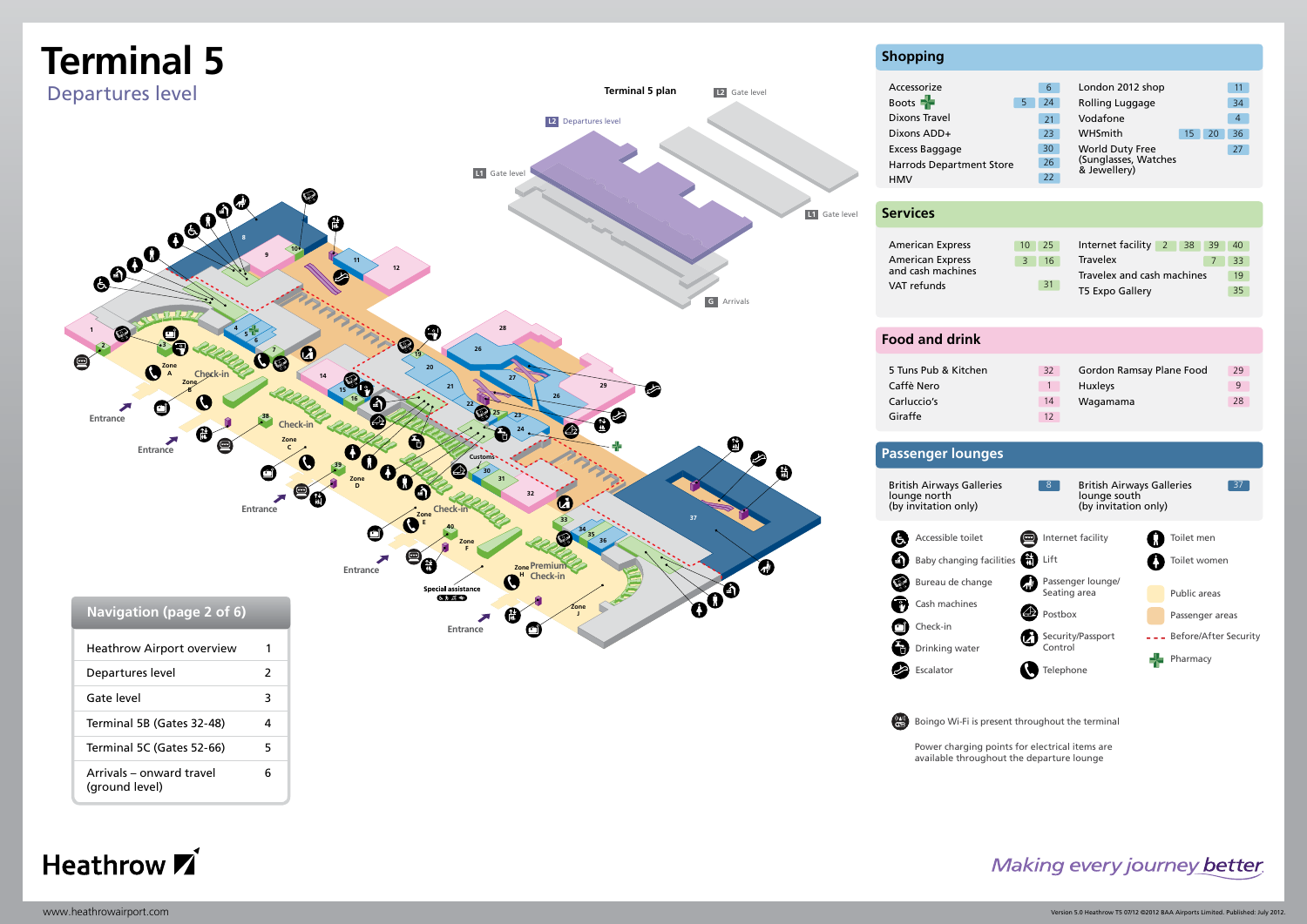<span id="page-2-0"></span>

Heathrow **Z**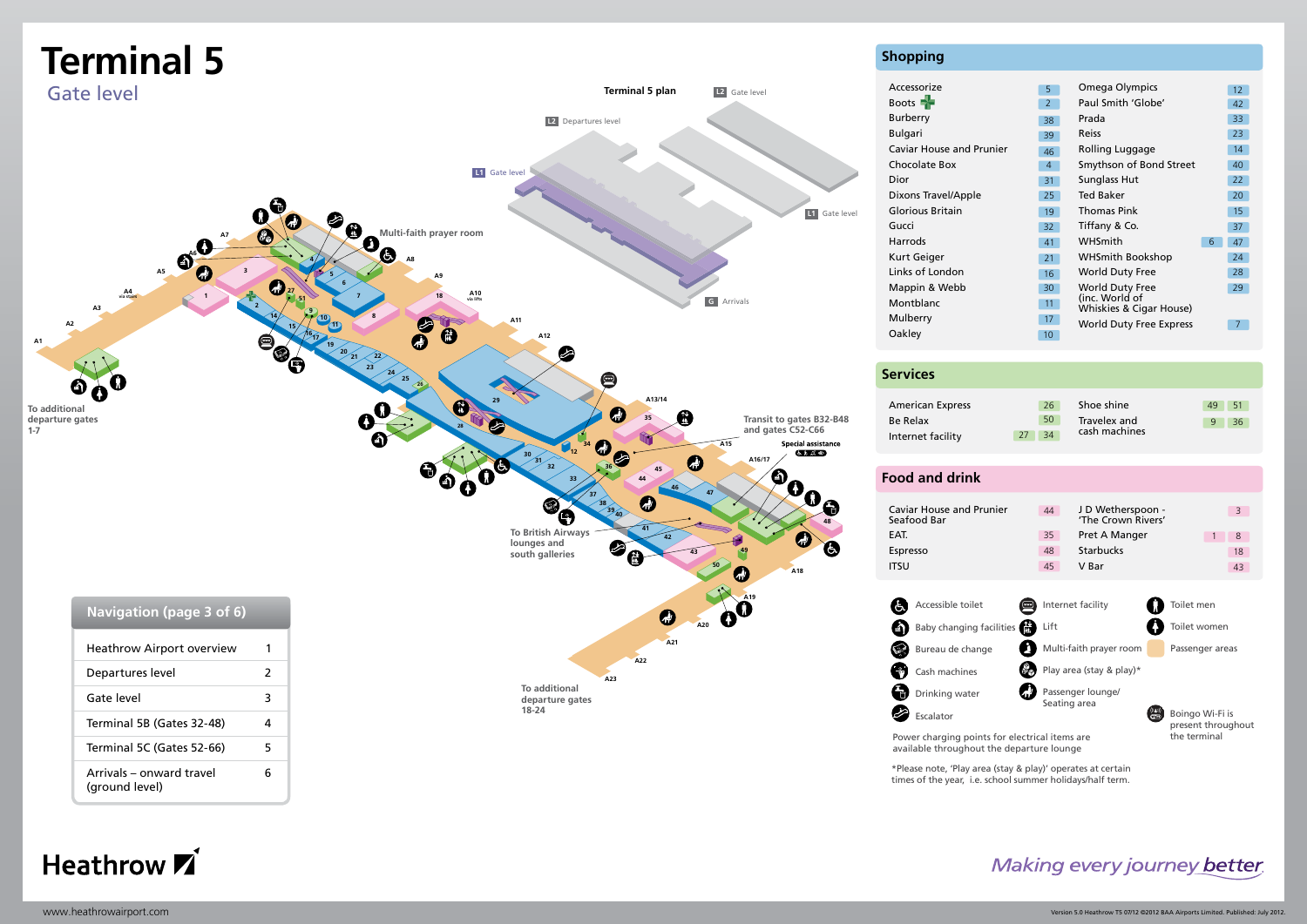<span id="page-3-0"></span>

| waviyativii (pay <del>c</del> + vi v <i>j</i> |   |
|-----------------------------------------------|---|
| <b>Heathrow Airport overview</b>              |   |
| Departures level                              | 2 |
| Gate level                                    | 3 |
| Terminal 5B (Gates 32-48)                     | 4 |
| Terminal 5C (Gates 52-66)                     | 5 |
| Arrivals – onward travel<br>(ground level)    | ĥ |

Heathrow **7** 

#### Making every journey better

 $\begin{array}{c} 12 \\ 9 \end{array}$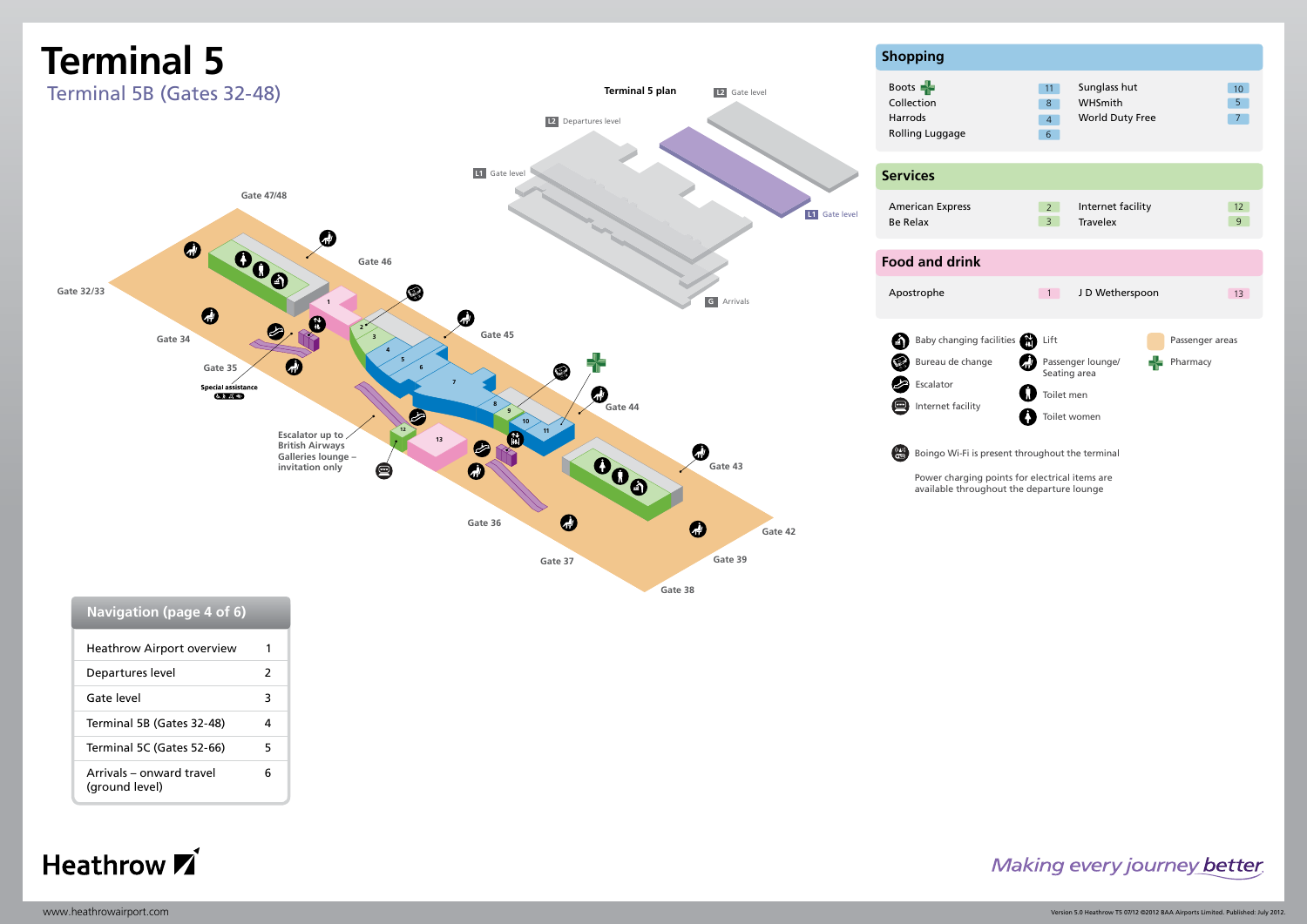<span id="page-4-0"></span>



#### Making every journey better